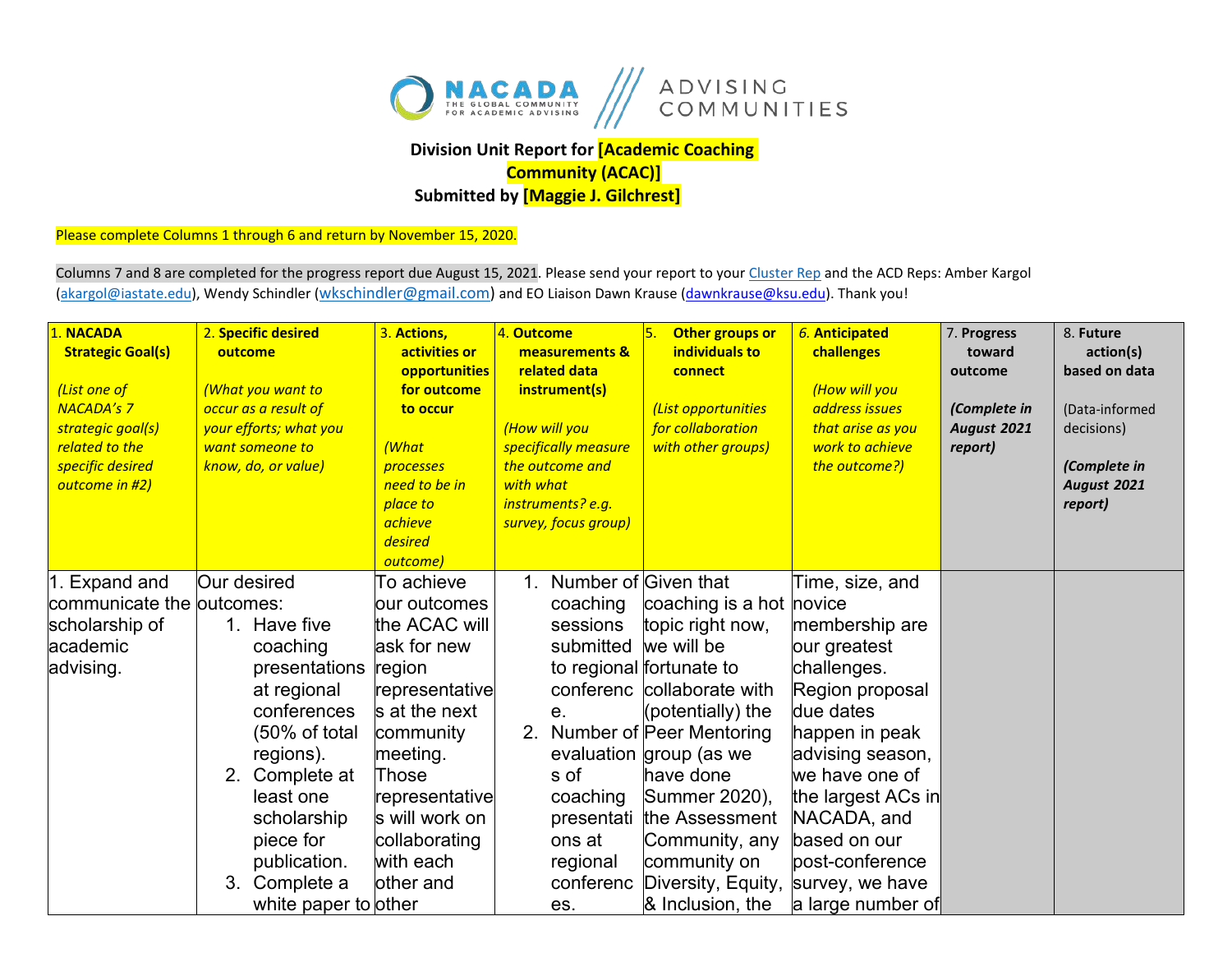|  | present as a   | members of                  |    |               | 3. Submissio Administrative                  | newer community                             |  |
|--|----------------|-----------------------------|----|---------------|----------------------------------------------|---------------------------------------------|--|
|  | <b>NACADA</b>  | the                         |    | n and         | Community, and                               | members (though                             |  |
|  |                | representative community to |    |               | acceptanc the Training &                     | this is also an                             |  |
|  | at the CHEC    | submit                      |    | e to at       | Development                                  | advantage).                                 |  |
|  | conference     | coaching                    |    | least one     | Community.                                   |                                             |  |
|  | this summer.   | conference                  |    | NACADA        | We would                                     | To combat these                             |  |
|  | 4. Continue    | proposals at                |    |               | publication obviously like to                | issues, we will                             |  |
|  | cross-region   | regional                    |    | medium.       | establish a                                  | spend time                                  |  |
|  | collaboration. | conferences.                |    |               | 4. Completio collaboration and creating sub- |                                             |  |
|  |                | The ACAC                    |    |               | n of topic   be recognized by committees (we |                                             |  |
|  |                | will create a               |    | and           | the Coaching in   have not yet had           |                                             |  |
|  |                | shared space                |    |               |                                              | submissio Higher Education subcommittees in |  |
|  |                | like Microsoft              |    | n of          | Consortium, and our community,               |                                             |  |
|  |                | <b>Teams</b> and            |    | <b>NACADA</b> | promote                                      | just the steering                           |  |
|  |                | solicit                     |    |               | paper/pres NACADA while in committee) to     |                                             |  |
|  |                | collaboration               |    | entation      | attendance.                                  | maintain more                               |  |
|  |                | ideas/tools via             |    | for           |                                              | active                                      |  |
|  |                | the listserv.               |    | representa    |                                              | communication.                              |  |
|  |                | The tools will              |    | tion at       |                                              | We will also                                |  |
|  |                | be stored on                |    | <b>CHEC</b>   |                                              | better utilize                              |  |
|  |                | Microsoft                   |    | conferenc     |                                              | technology to                               |  |
|  |                | Teams.                      |    | е.            |                                              | house resources                             |  |
|  |                | Those who                   | 5. | Cross-        |                                              | and create more                             |  |
|  |                | indicated in                |    | region        |                                              | interaction/collab                          |  |
|  |                | our most                    |    | collaborati   |                                              | oration between                             |  |
|  |                | recent post-                |    | on            |                                              | our community                               |  |
|  |                | conference                  |    | planning      |                                              | members.                                    |  |
|  |                | survey that                 |    | for 2021      |                                              |                                             |  |
|  |                | they would                  |    | Annual        |                                              |                                             |  |
|  |                | like to co-                 |    | Conferenc     |                                              |                                             |  |
|  |                | author pieces               |    | e and         |                                              |                                             |  |
|  |                | will meet with              |    | number of     |                                              |                                             |  |
|  |                | the steering                |    | submissio     |                                              |                                             |  |
|  |                | committee                   |    | ns.           |                                              |                                             |  |
|  |                | chair for                   |    |               |                                              |                                             |  |
|  |                | research and                |    |               |                                              |                                             |  |
|  |                | publication                 |    |               |                                              |                                             |  |
|  |                | and begin                   |    |               |                                              |                                             |  |
|  |                | working on an               |    |               |                                              |                                             |  |
|  |                |                             |    |               |                                              |                                             |  |
|  |                | article for                 |    |               |                                              |                                             |  |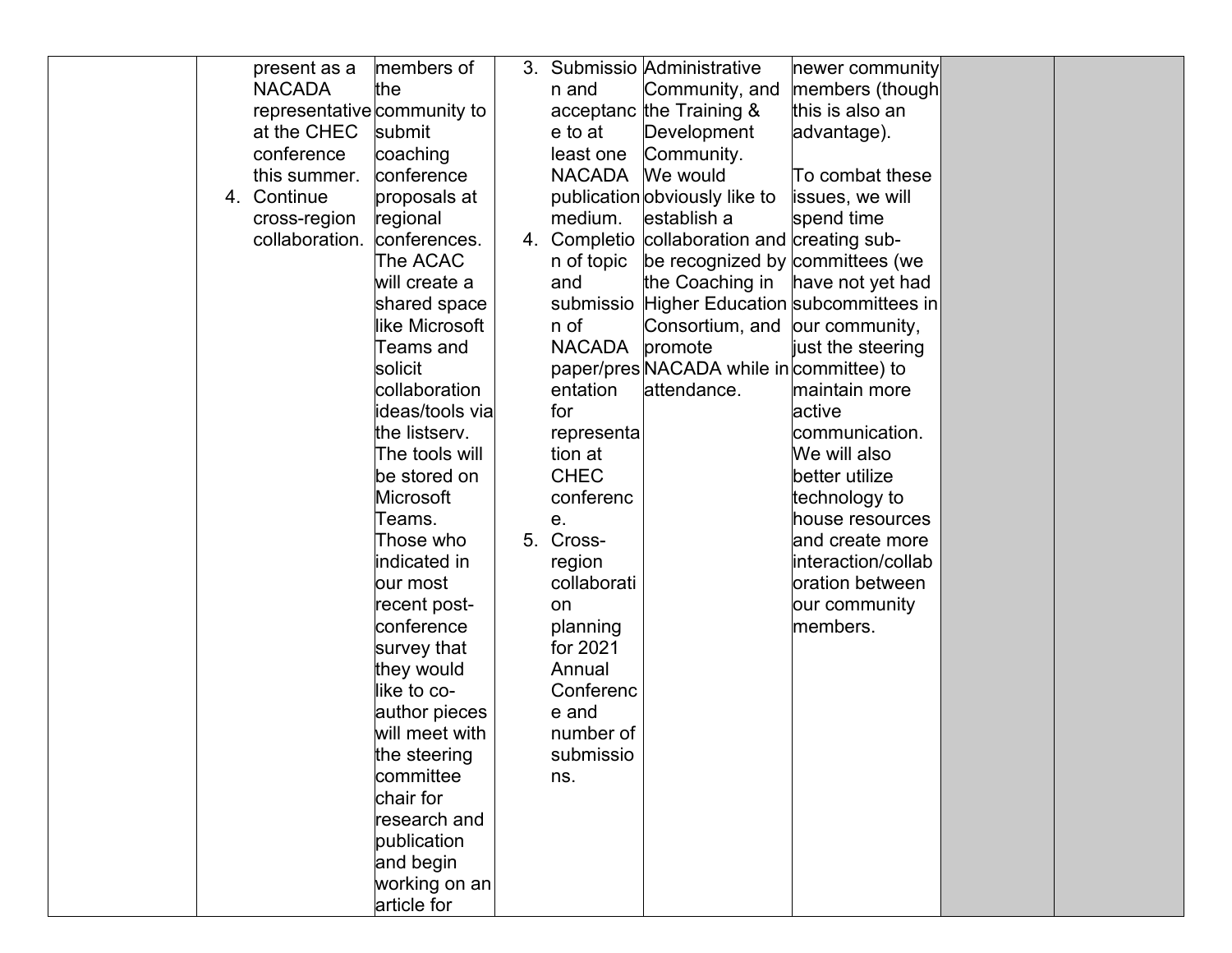| 2. Provide         | <b>Desired Outcomes:</b> | publication.<br>Steering<br>committee<br>members whol<br>are also<br><b>CHEC</b><br>members will<br>work with the<br>community to<br>author a<br>presentation<br>for the CHEC<br>conference<br>and promote<br>NACADA at<br>the<br>conference.<br>To achieve | These outcomes Possible          |                      | We recognize                   |  |
|--------------------|--------------------------|-------------------------------------------------------------------------------------------------------------------------------------------------------------------------------------------------------------------------------------------------------------|----------------------------------|----------------------|--------------------------------|--|
| professional       | 1. Offer space           | these desired                                                                                                                                                                                                                                               | will be measured collaborations: |                      | that a challenge               |  |
| development        | as a                     | outcomes                                                                                                                                                                                                                                                    | by:                              | 1. Peer              | we may face is                 |  |
| opportunities that | community for we'll:     |                                                                                                                                                                                                                                                             | Number of<br>$\bullet$           |                      | Mentoring the balance of       |  |
| are responsive to  | coaching                 | Sched                                                                                                                                                                                                                                                       | <b>ACAC</b>                      |                      | Communit professional          |  |
| the needs of       | practicing               | ule                                                                                                                                                                                                                                                         | members                          |                      | development                    |  |
| advisors and       | (especially for          | monthl                                                                                                                                                                                                                                                      | who attend                       |                      | 2. Technolog opportunities and |  |
| advising           | those looking            | у                                                                                                                                                                                                                                                           | practice                         | y in                 | engagement with                |  |
| administrators     | to                       | coachi                                                                                                                                                                                                                                                      | coaching                         | Advising             | advisor real-time              |  |
|                    | certify/credent          | ng                                                                                                                                                                                                                                                          | sessions.                        |                      | Communit roles. We do not      |  |
|                    | ial and need a           | practic                                                                                                                                                                                                                                                     | Number of                        | y                    | want to                        |  |
|                    | specific                 | е                                                                                                                                                                                                                                                           | submissio                        | 3. Advising          | overwhelm our                  |  |
|                    | amount of                | sessio                                                                                                                                                                                                                                                      | ns of                            | Administra advisors. |                                |  |
|                    | coaching                 | ns.                                                                                                                                                                                                                                                         | coaching                         | tion                 |                                |  |
|                    | hours to do              | Hold                                                                                                                                                                                                                                                        | tools for                        |                      | Communit Per the most          |  |
|                    | so). This will           | webina                                                                                                                                                                                                                                                      | storing                          | у.                   | ∣recent survey, we∣            |  |
|                    | be volunteer,            | rs and                                                                                                                                                                                                                                                      | best                             |                      | 4. Assessme also recognize     |  |
|                    | but we'll offer          | spotlig                                                                                                                                                                                                                                                     | practices.                       | nt of                | that a challenge               |  |
|                    | specific times           | ht                                                                                                                                                                                                                                                          | Number of                        | Advising             | to our community               |  |
|                    | that life                | series                                                                                                                                                                                                                                                      | spotlight                        |                      | Communit is that we have       |  |
|                    | coaches can              | in                                                                                                                                                                                                                                                          | series/web                       | у.                   | many more                      |  |
|                    | practice                 | conjun                                                                                                                                                                                                                                                      | inars                            | 5. Advisor           | advisors that                  |  |
|                    | coaching skills          | ction                                                                                                                                                                                                                                                       | (we're                           | Training             | coaches in the                 |  |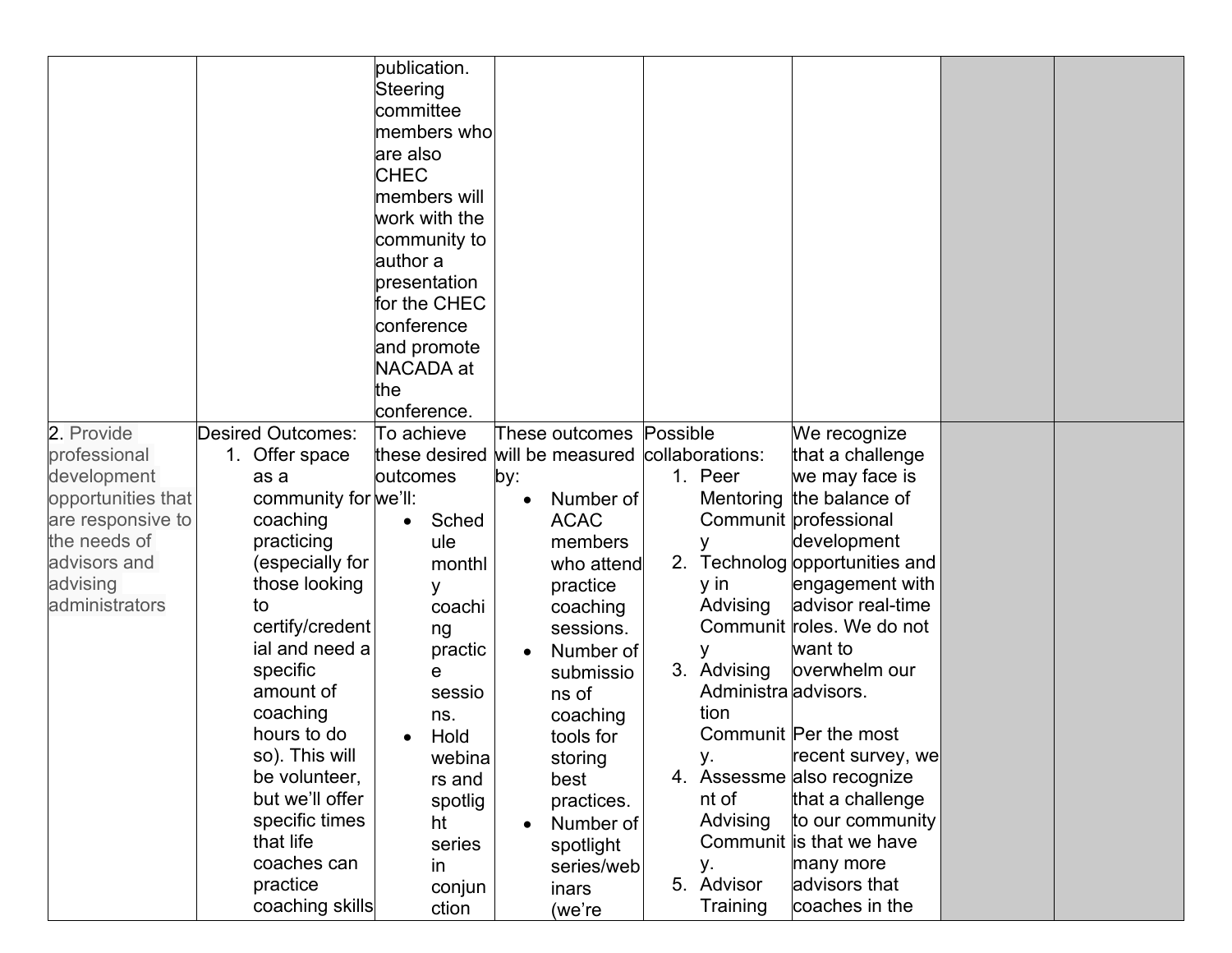|    | with            | with        |           | hoping at     |    | and                  | community and              |  |
|----|-----------------|-------------|-----------|---------------|----|----------------------|----------------------------|--|
|    | credentialed    | <b>NACA</b> |           | least two).   |    |                      | Developm there is some     |  |
|    | life coaches.   | DA on       | $\bullet$ | Number of     |    | ent                  | difference in how          |  |
| 2. | Create          | topics      |           | <b>NACADA</b> |    | Communit the entire  |                            |  |
|    | webinars and    | of          |           | communiti     |    | у.                   | community views            |  |
|    | spotlight       | importa     |           | es we're      | 6. | Multicultur academic |                            |  |
|    | series that     | nce.        |           | able to       |    | al                   | coaching, life             |  |
|    | discuss the     | Create      |           | collaborate   |    | Concerns coaching,   |                            |  |
|    | topics          | а           |           | with in our   |    |                      | Communit academic life     |  |
|    | deemed          | running     |           | endeavors     |    | у.                   | coaching, and              |  |
|    | important to    | list of     |           |               |    | 7. Coaching          | advising. We do            |  |
|    | <b>ACAC</b> in  | training    |           |               |    | in Higher            | not want to be             |  |
|    | terms of        | vendor      |           |               |    |                      | Education exclusive in any |  |
|    | professional    | S.          |           |               |    | Consortiu            | way, but rather            |  |
|    | development     | Create      |           |               |    | m.                   | will work hard to          |  |
|    | (as indicated   | folders     |           |               |    |                      | provide engaging           |  |
|    | by the most     | for         |           |               |    |                      | professional               |  |
|    | recent survey,  | resourc     |           |               |    |                      | development                |  |
|    | these topics    | es that     |           |               |    |                      | opportunities that         |  |
|    | include, but    | influen     |           |               |    |                      | inform all                 |  |
|    | are not limited | ce          |           |               |    |                      | advisors                   |  |
|    | to:             | back        |           |               |    |                      | interested in              |  |
|    | credentialing   | practic     |           |               |    |                      | coaching of any            |  |
|    | and coaching    | es, and     |           |               |    |                      | kind.                      |  |
|    | training,       | where       |           |               |    |                      |                            |  |
|    | coaching best   | approp      |           |               |    |                      |                            |  |
|    | practices,      | riate,      |           |               |    |                      |                            |  |
|    | creating peer   | share       |           |               |    |                      |                            |  |
|    | coaches, etc).  | with        |           |               |    |                      |                            |  |
| 3. | Create          | <b>NACA</b> |           |               |    |                      |                            |  |
|    | opportunities   | <b>DA</b>   |           |               |    |                      |                            |  |
|    | for             | Clearin     |           |               |    |                      |                            |  |
|    | publication.    | ghouse      |           |               |    |                      |                            |  |
|    | 4. Create a     | and         |           |               |    |                      |                            |  |
|    | shared area in  | <b>ACAC</b> |           |               |    |                      |                            |  |
|    | the listserv    | websit      |           |               |    |                      |                            |  |
|    | and Microsoft   | e. (Will    |           |               |    |                      |                            |  |
|    | Teams for       | ask         |           |               |    |                      |                            |  |
|    | resources (i.e. | Dawn        |           |               |    |                      |                            |  |
|    | coaching        | about       |           |               |    |                      |                            |  |
|    |                 |             |           |               |    |                      |                            |  |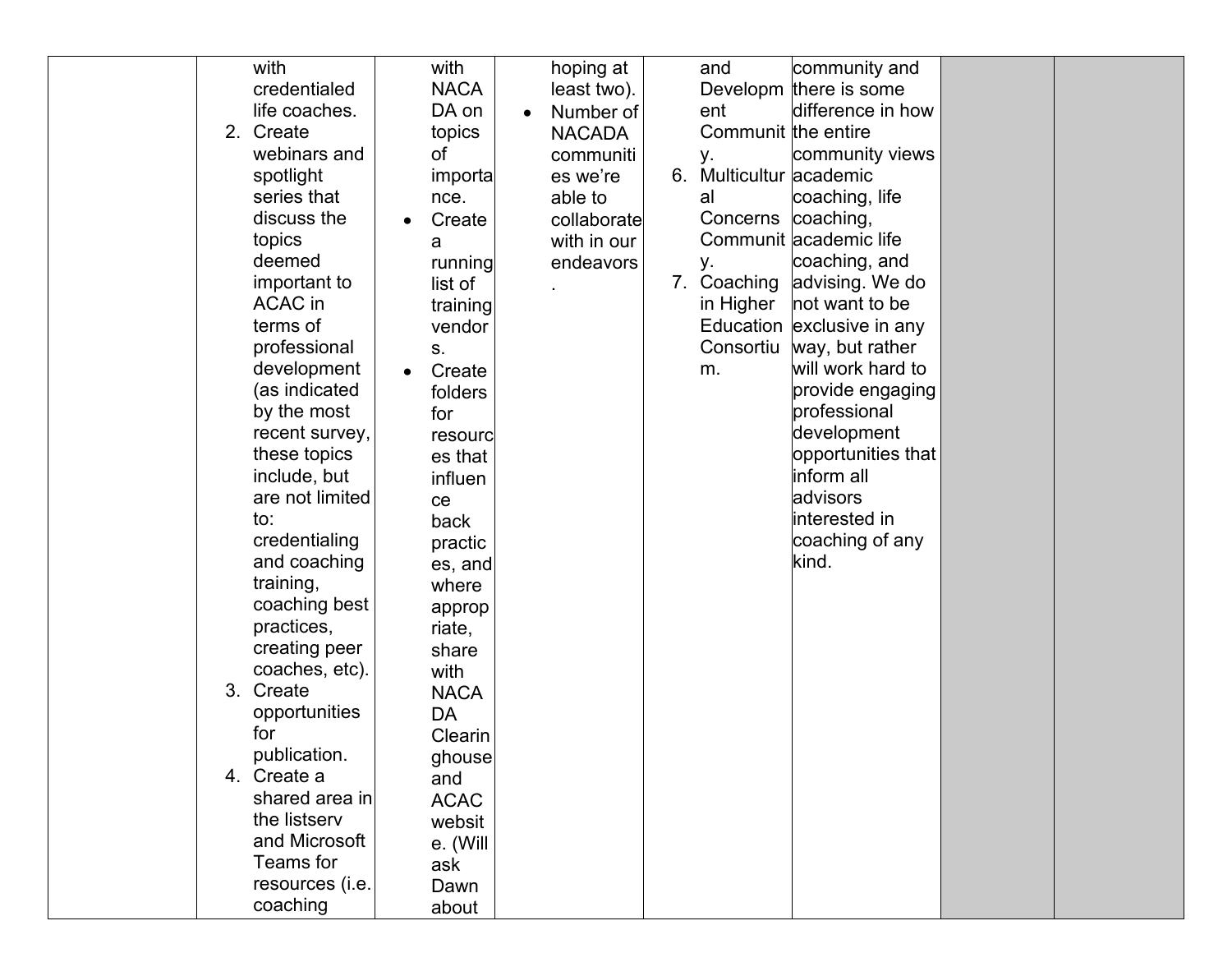|                                                                                                                                                                                                                               | syllabus,<br>wheel of life<br>exercises, etc)<br>to share with<br>coaching<br>community to<br>enhance<br>individual<br>practices.                                                                                                                                                                                                                                                                                                                                                 | these<br>options                                                                                                                                                                                                                                                                                                                                        |                                                                                                                                                                                                                                                                                                                                                                                                                                                                |                                                                                                                                                                                                                                                                                                                                                                                                                                                                               |                                                                                                                                                                                                                                                           |  |
|-------------------------------------------------------------------------------------------------------------------------------------------------------------------------------------------------------------------------------|-----------------------------------------------------------------------------------------------------------------------------------------------------------------------------------------------------------------------------------------------------------------------------------------------------------------------------------------------------------------------------------------------------------------------------------------------------------------------------------|---------------------------------------------------------------------------------------------------------------------------------------------------------------------------------------------------------------------------------------------------------------------------------------------------------------------------------------------------------|----------------------------------------------------------------------------------------------------------------------------------------------------------------------------------------------------------------------------------------------------------------------------------------------------------------------------------------------------------------------------------------------------------------------------------------------------------------|-------------------------------------------------------------------------------------------------------------------------------------------------------------------------------------------------------------------------------------------------------------------------------------------------------------------------------------------------------------------------------------------------------------------------------------------------------------------------------|-----------------------------------------------------------------------------------------------------------------------------------------------------------------------------------------------------------------------------------------------------------|--|
| <b>Foster inclusive</b><br>practices within<br>the Association<br>that respect the<br>principle of equity<br>and the diversity<br>of advising<br>professionals<br>across the vast<br>array of<br>intersections of<br>identity | Desired Outcomes:<br>1. Call for an<br>examination<br>of the rhetoric<br>we use in<br>coaching,<br>specific to<br>inclusive<br>language.<br>Does the<br>coaching<br>model lend<br>itself to more<br>inclusive<br>practices<br>comparatively inclusion<br>Increase our<br>underreprese<br>nted<br>population<br>membership.<br>3. Create<br>scholarship<br>and<br>presentations cation<br>that discusses meetings.<br>coaching and Me will take a pronouns.<br>diverse<br>students | To achieve<br>these<br>outcomes we<br>will create<br>new position<br>on our<br>steering<br>committee<br>specific to<br>spear-<br>heading<br>concerns<br>about<br>diversity,<br>equity, and<br>within our<br>community.<br>We will also<br>actively seek<br>out these<br>discussions in necessary.<br>meetings/publthe NACADA<br>look at our<br>recently | To measure our<br>outcomes we will<br>determine the<br>number of<br>presentations<br>and publications<br>related to this<br>subject.<br>inclusivity<br>pledge/statement identities and<br>to our ACAC<br>cluster rep and<br><b>NACADA</b><br>leadership.<br>We will sign off<br>on whether or not populations, but<br>our coaching<br>definition is<br>inclusive and<br>revise where<br>monthly zoom We will update<br><b>ACAC</b> webpage<br>with appropriate | Possible<br>Collaborations:<br>We would like to<br>party with the<br>multicultural<br>community.<br>We would like our inclusivity means<br>ACAC community in terms of our<br>We will submit an members to "tell   definition and<br>their stories" of<br>hold a discussion to promote<br>on how coaches<br>could better<br>serve not only<br>those student<br>their coaching<br>colleagues within inclusive in<br>those populations anguage and<br>from across the<br>nation. | We accept that<br>we will face<br>challenges in<br>terms of editing<br>and agreeing<br>upon what<br>practices. We<br>plan to continue<br>honest<br>conversation on<br>these issues to<br>better educate<br>and encourage<br>each other to be<br>practice. |  |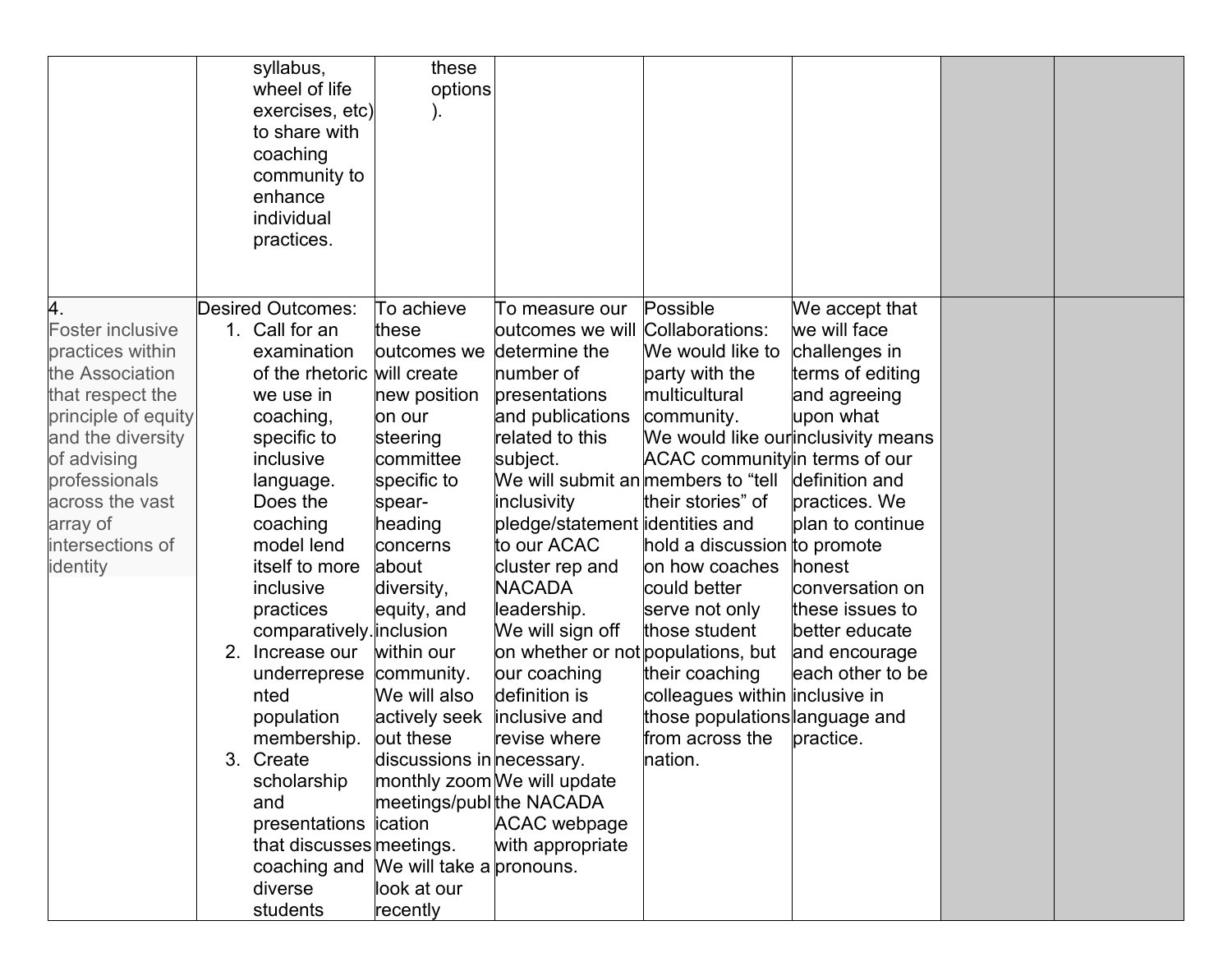|                                              | populations<br>(i.e. students<br>of color,<br>students of<br>different<br>gender<br>identities, and not the<br>students from language is<br>lower-<br>socioeconomi<br>c statuses). | created<br>coaching<br>definition for<br>NACADA and<br>assess<br>whether or<br>inclusive. |                                                     |                          |                                           |  |
|----------------------------------------------|------------------------------------------------------------------------------------------------------------------------------------------------------------------------------------|-------------------------------------------------------------------------------------------|-----------------------------------------------------|--------------------------|-------------------------------------------|--|
| 6. Engage in<br>ongoing<br>assessment of all | <b>Desired Outcomes:</b><br>1. Determine                                                                                                                                           | To achieve<br>these                                                                       | To measure our<br>outcomes we will: Collaborations: | Possible<br>1. Assessme  | Challenges we<br>will likely face:<br>Our |  |
| facets of the                                | how coaching outcomes we<br>and advising                                                                                                                                           | will:                                                                                     | Code<br>$\bullet$<br>responses                      | nt                       | $\bullet$<br>community                    |  |
| <b>Association</b>                           | are being                                                                                                                                                                          | Create                                                                                    | from focus                                          | Communit                 | is very                                   |  |
|                                              | assessed                                                                                                                                                                           | an                                                                                        | groups                                              | у.                       | large and                                 |  |
|                                              | comparatively                                                                                                                                                                      | assess                                                                                    | and share                                           | 2. Assessme              | people                                    |  |
|                                              | on college                                                                                                                                                                         | ment                                                                                      | with the                                            | nt Institute.            | often do                                  |  |
|                                              | campuses. In                                                                                                                                                                       | chair                                                                                     | greater                                             | 3. Coaching              | not agree                                 |  |
|                                              | a time when<br>universities                                                                                                                                                        | among                                                                                     | community                                           | training                 | on how to                                 |  |
|                                              | cannot agree                                                                                                                                                                       | our<br>steerin                                                                            | Count the                                           | programs.<br>4. Coaching | assess<br>effectivene                     |  |
|                                              | what coaching                                                                                                                                                                      | g                                                                                         | number of                                           | in Higher                | ss/practice                               |  |
|                                              | and advising                                                                                                                                                                       | commit                                                                                    | people                                              | Ed                       | . People                                  |  |
|                                              | mean in                                                                                                                                                                            | tee to                                                                                    | who attend                                          | Consortiu                | are often                                 |  |
|                                              | congruence                                                                                                                                                                         | spearh                                                                                    | focus                                               | m.                       | (sadly)                                   |  |
|                                              | with each                                                                                                                                                                          | ead                                                                                       | groups                                              |                          | defensive                                 |  |
|                                              | other, or how                                                                                                                                                                      | this                                                                                      | and                                                 |                          | about                                     |  |
|                                              | they differ,                                                                                                                                                                       | endeav                                                                                    | discussion                                          |                          | assessme                                  |  |
|                                              | assessment<br>will be key in                                                                                                                                                       | or.                                                                                       | s on                                                |                          | nt.                                       |  |
|                                              | promoting                                                                                                                                                                          | <b>Discus</b><br>$\bullet$<br>s                                                           | assessme<br>nt.                                     |                          | The<br>assessme                           |  |
|                                              | coaching as a                                                                                                                                                                      | assess                                                                                    | Create a                                            |                          | nt institute                              |  |
|                                              | valuable                                                                                                                                                                           | ment                                                                                      | best-                                               |                          | is not a                                  |  |
|                                              | practice for                                                                                                                                                                       | practic                                                                                   | practices                                           |                          | free                                      |  |
|                                              | advisors.                                                                                                                                                                          | es in                                                                                     | of                                                  |                          | endeavor.                                 |  |
|                                              |                                                                                                                                                                                    | zoom                                                                                      | coaching                                            |                          | Without                                   |  |
|                                              |                                                                                                                                                                                    | meetin                                                                                    | assessme                                            |                          | the right                                 |  |
|                                              |                                                                                                                                                                                    | gs and                                                                                    | nt for the                                          |                          | push, we                                  |  |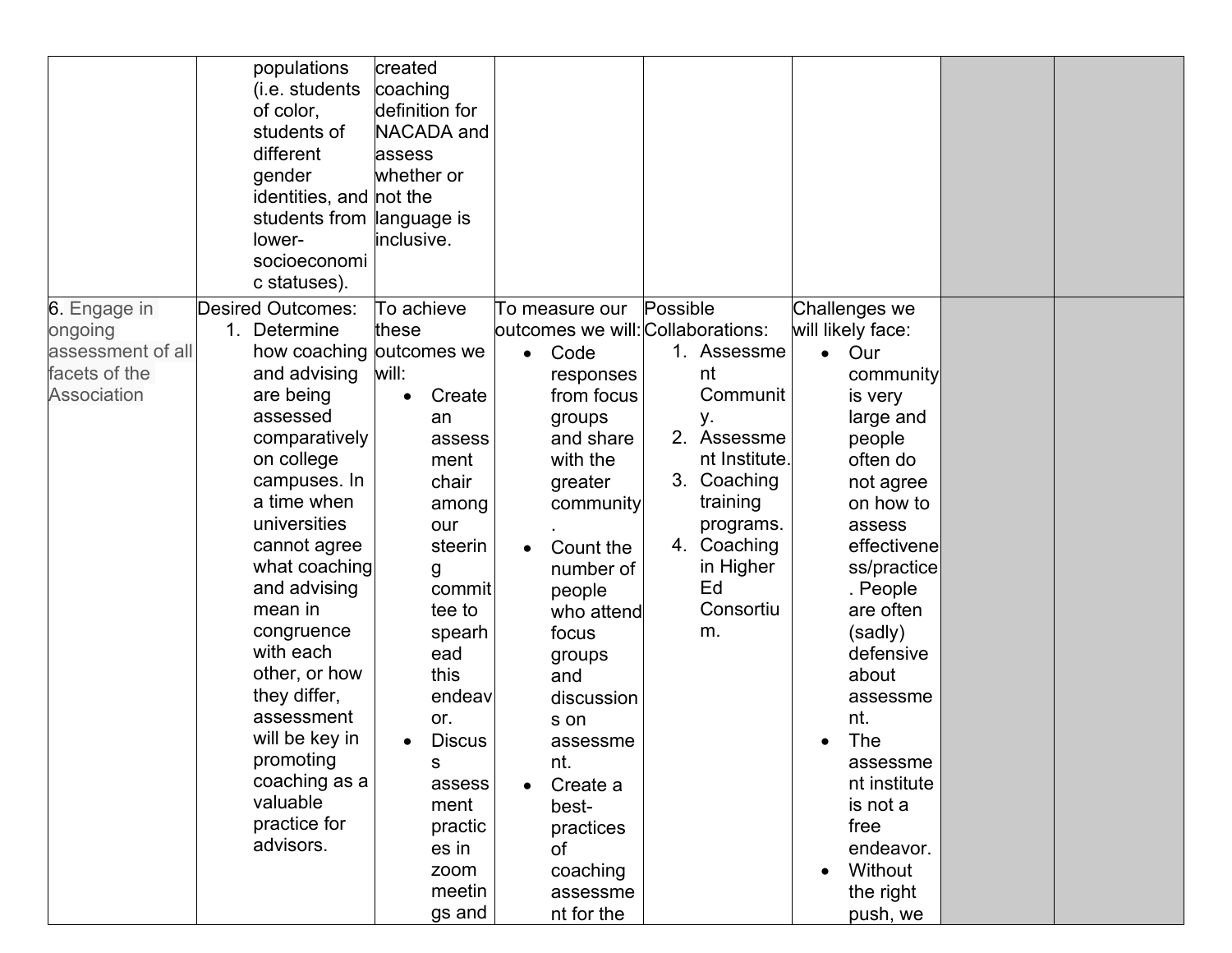|                    |                        | possibl       | <b>ACAC</b>    |                 | may not            |  |
|--------------------|------------------------|---------------|----------------|-----------------|--------------------|--|
|                    |                        | е             | (likely a      |                 | have               |  |
|                    |                        | webina        | two year       |                 | enough             |  |
|                    |                        | r.            | endeavor).     |                 | participatio       |  |
|                    |                        | Create        |                |                 | n with             |  |
|                    |                        | focus         |                |                 | focus              |  |
|                    |                        | groups        |                |                 | groups.            |  |
|                    |                        | on            |                |                 | To combat these    |  |
|                    |                        | coachi        |                |                 | issues we will     |  |
|                    |                        | ng            |                |                 | need to            |  |
|                    |                        | assess        |                |                 | lincentivize       |  |
|                    |                        | ment          |                |                 | participation,     |  |
|                    |                        | and           |                |                 | partner with       |  |
|                    |                        | docum         |                |                 | groups specific to |  |
|                    |                        | ent for       |                |                 | assessment, and    |  |
|                    |                        | publica       |                |                 | lay ground rules   |  |
|                    |                        | tion.         |                |                 | for engaging in    |  |
|                    |                        |               |                |                 | assessment         |  |
|                    |                        |               |                |                 | discussion and     |  |
|                    |                        |               |                |                 | respect. We can    |  |
|                    |                        |               |                |                 | drum up support    |  |
|                    |                        |               |                |                 | through social     |  |
|                    |                        |               |                |                 | media, listserv,   |  |
|                    |                        |               |                |                 | and zoom           |  |
|                    |                        |               |                |                 | meetings.          |  |
| 7. Expand the      | Desired Outcome:       | To achieve    | To measure our | Possible        | Challenges we'll   |  |
| use of innovative  | 1. We would like these |               | outcomes:      | Collaborations: | face:              |  |
| technology tools   | to create a            | outcomes we   | Determine      | 1. Technolog    | Not all<br>1.      |  |
| and resources to   | space to store will:   |               | how many       | y in            | schools            |  |
| support the work   | resources.             | Ask           | users are      | Advising        | are using          |  |
| of the Association | Often people           | Dawn          | investing      | Communit        | Microsoft          |  |
|                    | ask for                | about         | time in        | у.              | Teams to           |  |
|                    | resources in           | creatin       | Teams          | 2. Dawn         | collaborate        |  |
|                    | the listserv           | g a           | channel.       | Krause.         |                    |  |
|                    | and many               | <b>Micros</b> | Poll teams     | Always.         | 2. NACADA          |  |
|                    | wonderful              | oft           | participant    |                 | tends to           |  |
|                    | members                | Teams         | s on ease      |                 | lean               |  |
|                    | provide                | accoun        | of use and     |                 | heavily on         |  |
|                    | examples and           | t (and        | usefulness     |                 | google.            |  |
|                    | documents to           | invite        |                |                 | To combat this     |  |
|                    |                        |               |                |                 |                    |  |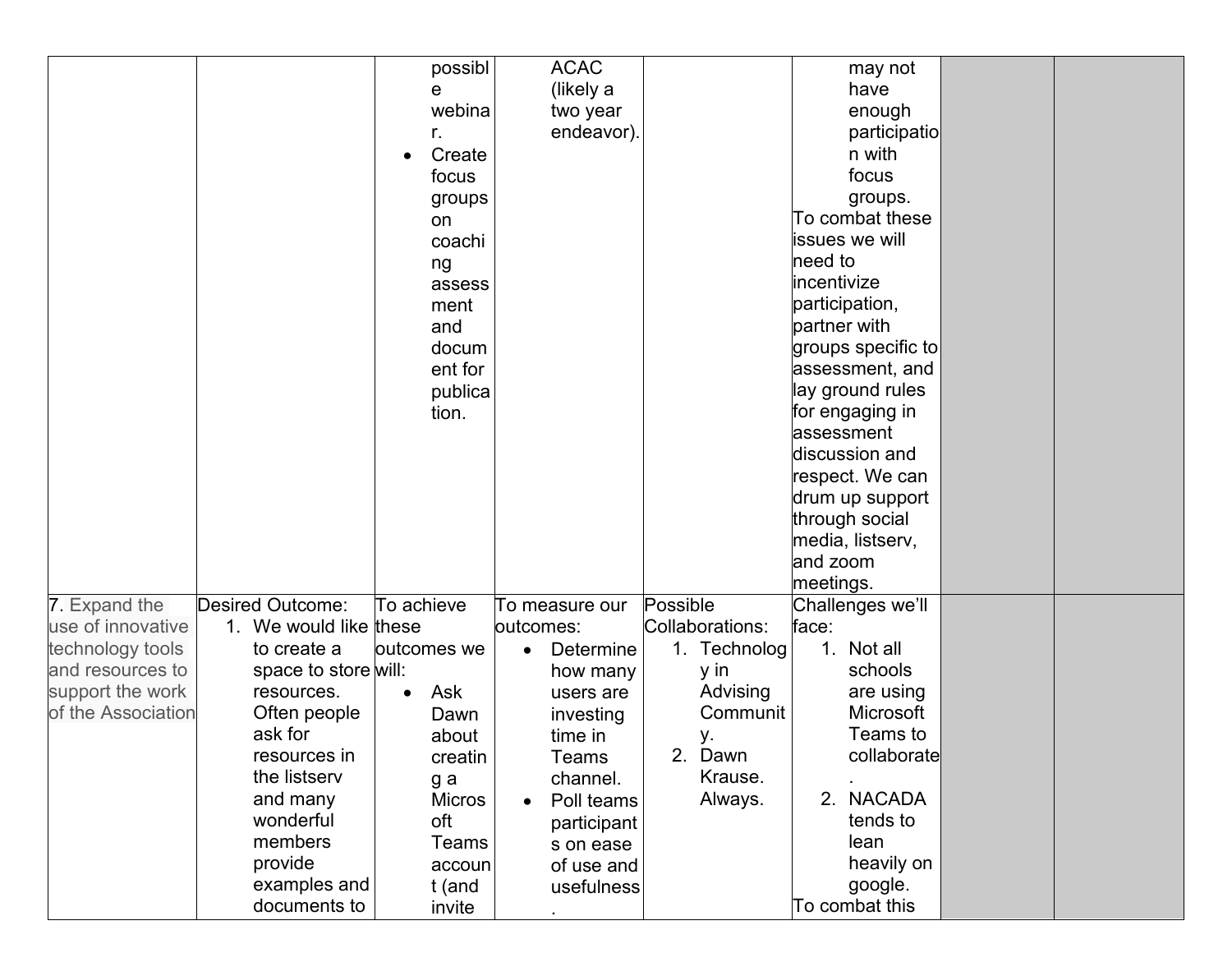| $help -$<br>issue, Teams<br>her to<br>Continue<br>$\bullet$          |  |
|----------------------------------------------------------------------|--|
|                                                                      |  |
| allow for guest<br>however, any<br>join).<br>to send<br>time someone |  |
| Create<br>users, meaning<br>messages                                 |  |
| as long as the<br>new joins our<br>a list of<br>through              |  |
| creator (the<br>listserv, they<br>folders<br>the listserv            |  |
| often ask for<br>current chair) is a<br>and<br>and                   |  |
| those same<br>teams user, any<br>community<br>announ                 |  |
| other member<br>resources<br>email.<br>cement                        |  |
| invited to the<br>again or<br>to be<br>Determine                     |  |
| current<br>maintail<br>teams group can<br>number of                  |  |
| members sift<br>be added as a<br>ned by<br>unique                    |  |
| through old<br>Chair.<br>guest.<br>likes,                            |  |
| listserv emails<br><b>Utilize</b><br>retweets,                       |  |
| to find things.<br>and<br>a                                          |  |
| We are<br>social<br>unique                                           |  |
| proposing<br>media<br>responses/                                     |  |
| creating a<br>reposts via<br>team                                    |  |
| Microsoft<br>for<br>our social                                       |  |
| Teams group<br>better<br>media                                       |  |
| to store<br>posting<br>analytics.                                    |  |
| resources on<br>of<br>Count the                                      |  |
| a variety of<br>announ<br>number of                                  |  |
| topics (i.e.<br>cement<br>submissio                                  |  |
| coaching<br>s and<br>ns of tools                                     |  |
| syllabus,<br>encour<br>to our                                        |  |
| wheel of life<br>ageme<br>teams                                      |  |
| and other<br>nt.<br>channel.                                         |  |
| coaching<br>Said<br>Count the                                        |  |
| tools, lists of<br>team<br>number of                                 |  |
| credentialing/t<br>will<br>participant                               |  |
| raining<br>have a<br>s in                                            |  |
| groups,<br>chair<br>coaching                                         |  |
| copies of<br>on the<br>conversati                                    |  |
| coaching<br>steerin<br>ons and                                       |  |
| agreements,<br>practice<br>g                                         |  |
| even a<br>commit<br>sessions.                                        |  |
| running list of<br>tee.                                              |  |
| powerful                                                             |  |
| questions).                                                          |  |
| 2. Have a more                                                       |  |